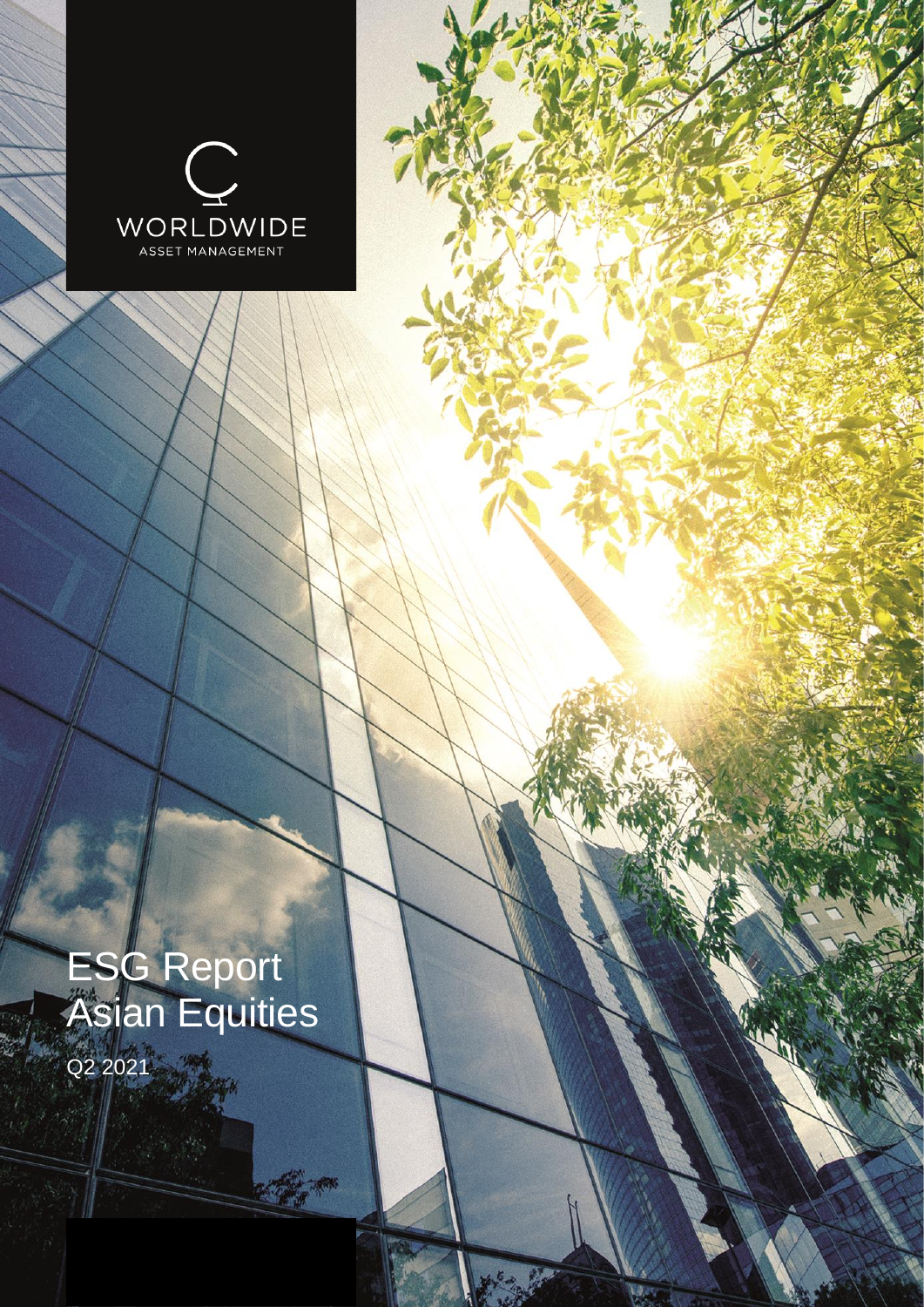

# **ESG RISK RATING**

The table below includes ESG Risk scores on the current holdings in the portfolio. The ESG Risk scores are the ESG rank assigned by Sustainalytics on a 1-to-100 scale (1 being the highest score and 100 being the lowest score).

Risk Management and Risk Exposure are the two main components of the overall score, assessing the ESG risk of the individual company and how well the company addresses and manages these risks. The table illustrates the aggregated portfolio scores, as well as the distribution of the holdings scored by Risk Exposure and Risk Management as a percentage of the total portfolio.

|                      | <b>ESG Risk Rating</b> | <b>Risk Management</b> | <b>Risk Exposure</b> |  |  |
|----------------------|------------------------|------------------------|----------------------|--|--|
| <b>Average Score</b> | 25                     | 35                     | 38                   |  |  |
|                      |                        | <b>Exposure</b>        |                      |  |  |
| <b>Management</b>    | Low                    | <b>Medium</b>          | <b>High</b>          |  |  |
| Strong               | 2%                     | 7%                     | 0%                   |  |  |
| Average              | 30%                    | 43%                    | 2%                   |  |  |
| Weak                 | 7%                     | 11%                    | 0%                   |  |  |

*Source: Sustainalytics, June 2021*

# **QUARTERLY HIGHLIGHTS**

The debate on environmental issues, excluding climate, has been moving from being mostly single issue focused (e.g., deforestation, water, plastic waste etc.) to increasingly being seen through a more holistic and systemic lens. This has largely been driven by rising acknowledgement of the importance of biodiversity and more broadly natural capital and its interconnectedness with climate change and the inherent feedback loop between these.

Over the past year we have seen several developments and new initiatives pointing in this direction. In June last year, De Nederlandsche Bank became the first central bank to highlight biodiversity as a material financial risk, estimating that the Dutch financial sector alone has USD 600 billion of exposure to biodiversity risks.

We have also seen key tools and frameworks, like those increasingly adopted for climate change, being designed for natural capital. Most prominent examples include:

1) The Taskforce on Nature-related Financial Disclosures (TNFD) launched in June 2021 with the goal to build a framework similar to the TCFD (Taskforce on Climate-related Financial Disclosures) to measure and address financial risks derived from biodiversity loss.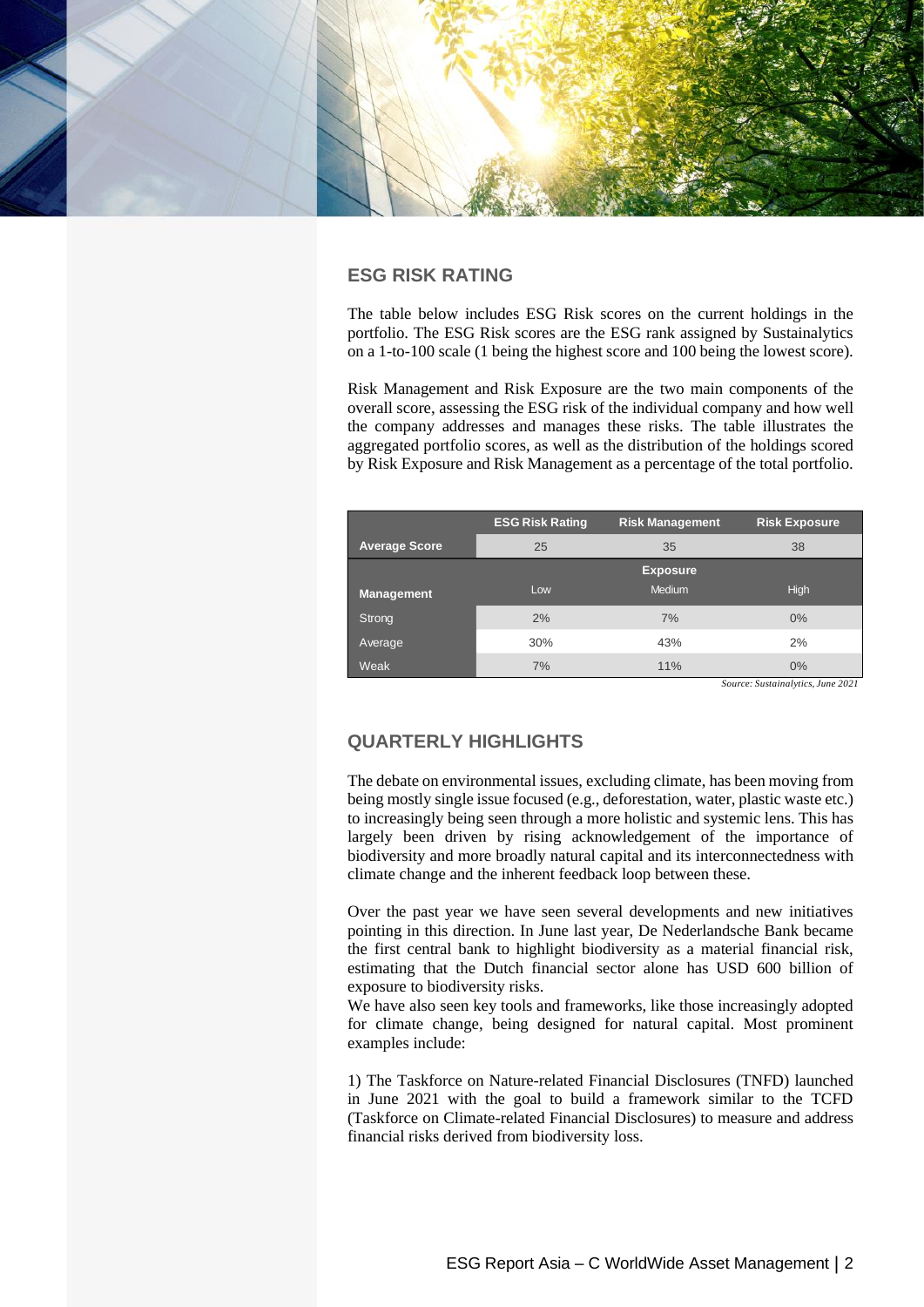

2) The Science Based Targets Network initiated the creation of science-based targets for nature, like the science-based climate targets (SBTi) that have become the gold standard when it comes to setting climate targets. 3) Finally, we have also seen an emergence of tools to help investors assess biodiversity risk and natural capital footprint at the investment and portfolio level. One of the more popular is the ENCORE framework developed by the Natural Capital Finance Alliance.

We think it is inevitable that we will see an increase in the adoption and push for the use of tools like this, much like calculating portfolio carbon footprints is common today. Based on our own initial assessment of the ENCORE tool we like offer a few observations:

- The idea behind ENCORE is quite powerful. Assessing investments at the sub-industry level on the degree of dependency on ecosystem services on the one hand (e.g., surface water, soil quality), and on the other hand, the environmental impact resulting from the output from production processes on natural resources (e.g., emissions, and waste).
- However, from a practical perspective it is still too early for the analysis to be directly applicable to our portfolio. Firstly, the model does not cover all sub industries and secondly, many environmental factors are very company specific and dependent on the geographic location (e.g., high water stress areas) of the company's operations, which is not captured in the model.
- That said, when assessing the portfolio on these dimensions water is one of the most critical nature-based input at the aggregate portfolio level, and a material risk factor for several companies in the portfolio e.g., **TSMC** and **Samsung Electronics**.

## **FOCUS: WATER RISK**

The importance of water in semiconductor production and increased need to mitigate the risk of disruption to water supply has been highlighted this year as Taiwan has experienced its worst drought in 50 years which on June 1 led the government to starting rationing water supply for the major chip hub Taichung.

The importance of water in semiconductor production and the increased need to mitigate the risk of disruption to water supply has been highlighted this year. Taiwan experienced its worst drought in 50 years which on 1<sup>st</sup> June led the government to start rationing water supply for the major chip hub Taichung.

**TSMC** has seen its water consumption increase by more than 80% over the past 5 years and today uses more than 200,000 tons of water per day. While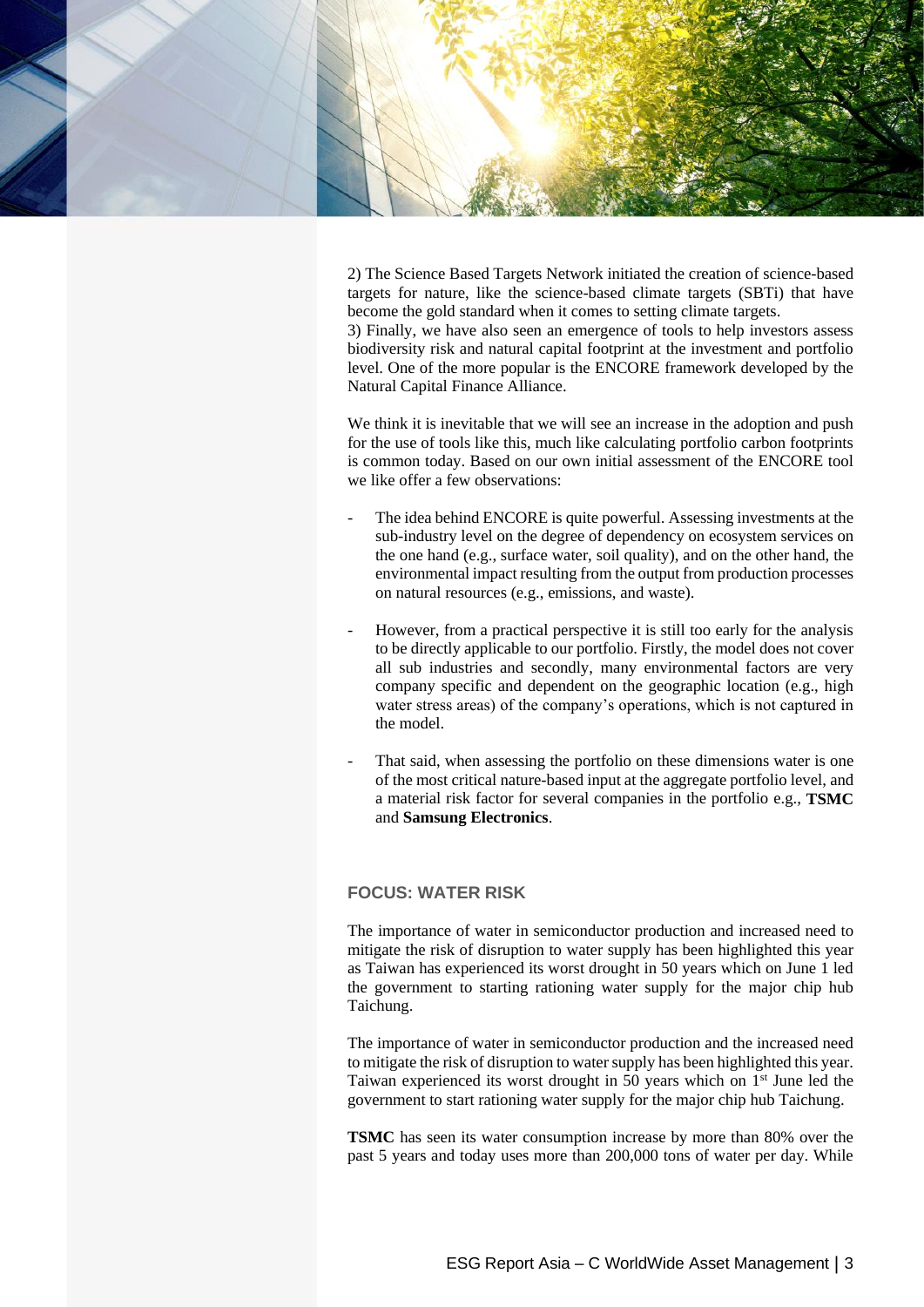

TSMC has not had any disruption to operations due to the current water crisis, as it has been able to secure supply by trucking in water from other regions.

This is an issue that is only set to become more material in the future. Taiwan belongs to the high climate risk group according to Swiss Re and exposure to water shortage is expected to increase dramatically due to climate change. Aside from the short-term truck solution, TSMC is continuously taking steps to mitigate longer-term water resource risk including both short- and long-term target setting on reduction of water intensity and increase water reclamation.

**Samsung Electronics** is another example of a company that has been directly impacted by water shortage. Its semiconductor plant in Austin, Texas was shut down following the power outage and extreme cold weather conditions earlier this year. The company has continuously taken steps to improve its water management and recycling of wastewater generated in the production process.

We have also seen **Hua Hong Semiconductor**, China's second largest semiconductor foundry, taking steps to improve its water management and mitigate water related risk. The company's fabrication plants in Shanghai and Wuxi are in high water stress areas, and we see an increased awareness of the importance of water resource utilisation in the company's most recent 2020 materiality analysis compared with the previous years. Last year the company also conducted its first water footprint assessment and set its first long-term water saving targets for 2030.

## **DIRECT ENGAGEMENT**

We participated in a few company calls during the second quarter where we had the chance to discuss various ESG issues including with **Sri Trang Glove** and **Longi Green Energy Technology**.

#### *Sri Trang Gloves*

Sri Trang Gloves (Thailand) is a leading manufacturer of rubber products such as hand gloves, which is an industry that does not have the best ESG reputation. However, while Sri Trang is not covered by mainstream ESG providers such as Sustainalytics and MSCI, the company is in our view among best-in-class in the industry and not linked to human rights controversies as some of its competitors.

Sri Trang was represented with the CFO, as well as members from its Sustainability team. Our impression of how management approach ESG issues and its plans for future improvements was overall very good and there is a clear positive direction.

Sri Trang conducted its first materiality analysis in 2020 and are looking to expand its efforts over the coming years, which include integration of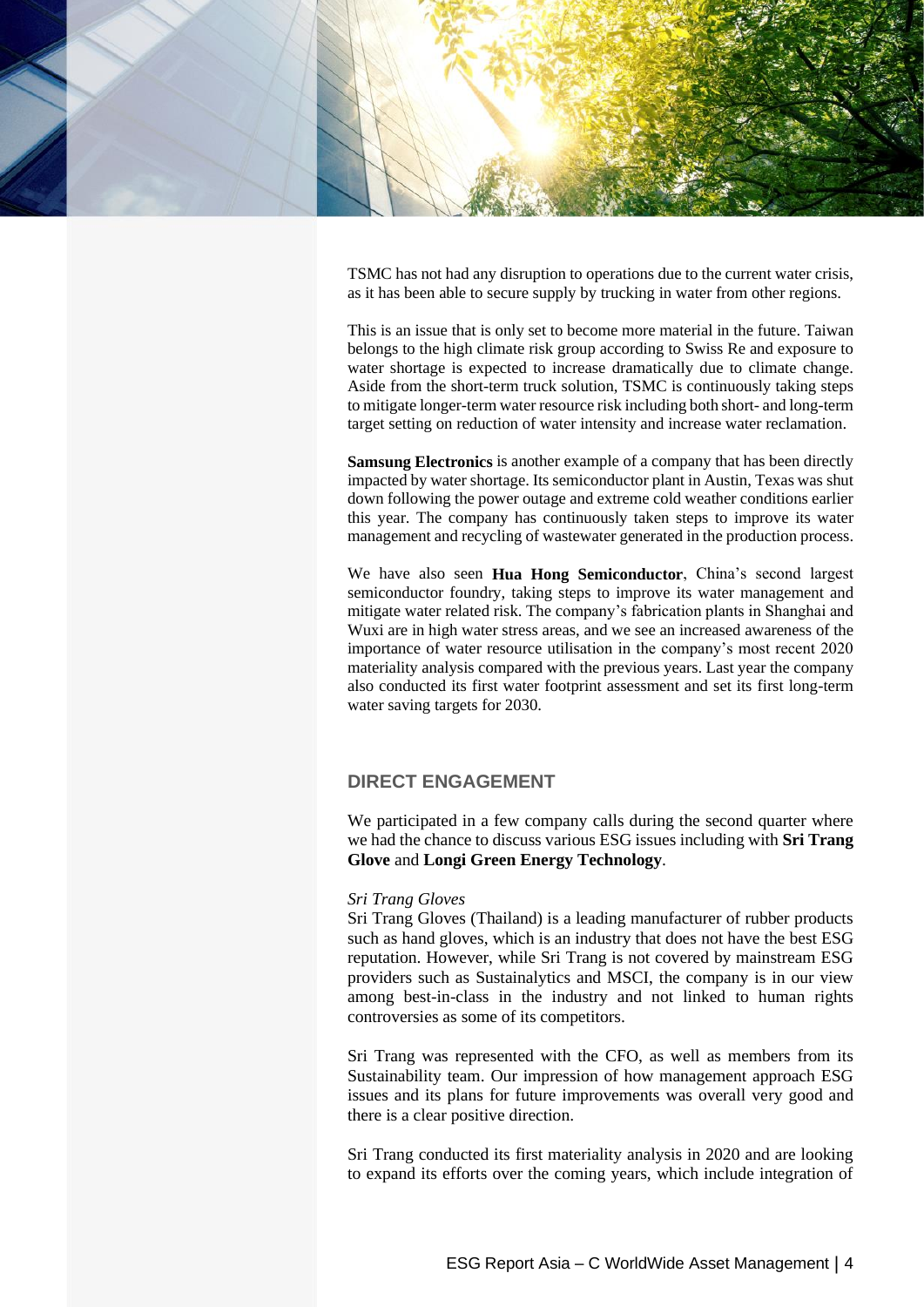

the sustainable development goals (SDGs) across the organisation. Among key focus areas identified in the materiality analysis is employee care and development. The team was very proud and confident of its management and performance on this issue.

Its 13 factories are assessed biannual by an independent third-party on various working condition metrics such as health and safety. All by one factory received the highest A ranking in the most recent assessment putting them on top in terms of factories in Thailand according to management.

We also discussed its environmental 2025 targets and considerations around science-based climate targets, which were not yet on the radar. Finally, we discussed emerging risks. They highlighted that they as a company were getting better at thinking ahead – also in terms of mitigating potential risks.

Cyber security was identified as a top 5 risk and an important topic for the business continuity management committee that was established in 2020 and set to implement a business continuity plan according to international standards during 2021.

#### *Longi Green*

As the world's leading solar technology company and largest solar PV manufacturer Longi Green (China) is very well positioned to benefit as the energy transition and green wave unfolds over the coming decades.

In the call we had the chance to get an understanding of the company's overall integration of ESG and sustainability. Over the last few years, the company has improved both on disclosures but also on the operational side. In 2020 the company committed to setting science-based climate targets, and joined the UN Global Compact, as well as global initiatives such as RE100.

We also touched upon the controversy linked to the potential use of forced labour in the Xinjiang province, which the company argued there was no evidence of. This nonetheless remains an issue that receives a lot of attention and remains very political sensitive as the US administration has put Chinese solar products and companies from Xinjiang under increased scrutiny for potential human rights violations. This is an issue we continue to follow closely.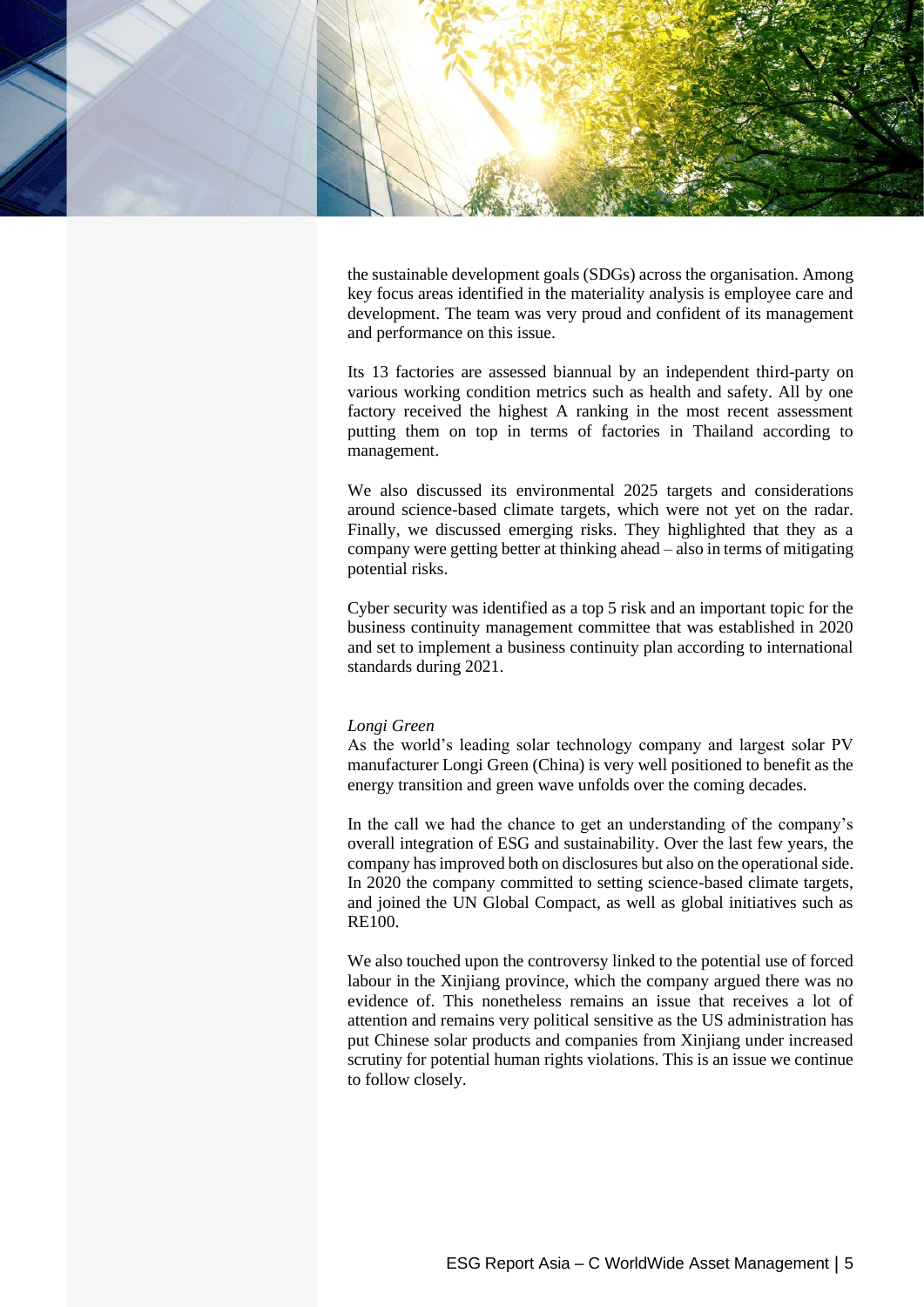

# **COLLECTIVE ENGAGEMENT**

Through our cooperation with Sustainalytics, we are currently actively engaging with the following companies in the Asia portfolio:

#### **Samsung Electronics**

*Business Ethics – Corrupt Practices*

In 2017, the vice chairman of Samsung was arrested in a corruption scheme involving the impeached president of South Korea. In 2020, Samsung presented an external Compliance Committee to provide recommendations to the Board. Samsung updated its internal anti-corruption policy and provides tailor-made compliance training to employees and executives covering awareness and compliance risks. The external Compliance Committee is operating an independent whistle-blower channel and is reviewing the effectiveness of the compliance program. Sustainalytics will continue to monitor news about any recommendations provided by the Samsung Group and follow up on the latest enhancements implemented to strengthen the compliance program management system.

## **NEW POSITIONS DURING Q2 2021**

#### **Hansol Chemical**

Hansol Chemical (South Korea) is a supplier of key semiconductor material and materials to EV battery producers such as Samsung SDI and SK Innovation. Hansol Chemical operates in a relatively high risk ESG industry but has no significant controversies. Key material ESG issues include responsible sourcing, health and safety, and waste management.

### **Beijing Oriental Yuhong**

Beijing Oriental Yuhong (China) provides waterproofing solutions for a variety of applications, including infrastructure projects and commercial and industrial buildings, and is the largest and best-in-class waterproofing company in China. Beijing Oriental Yuhong operates in a relative high risk ESG industry but has no significant controversies. Key material ESG issues includes emissions, waste, and business ethics.

## **QUARTERLY VOTING STATUS**

The second quarter of the year is traditionally the proxy voting season. Last year was affected by Covid-19, which postponed several AGMs, but 2021 seems to be back to normal. Many of our portfolio companies held their AGMs during the quarter.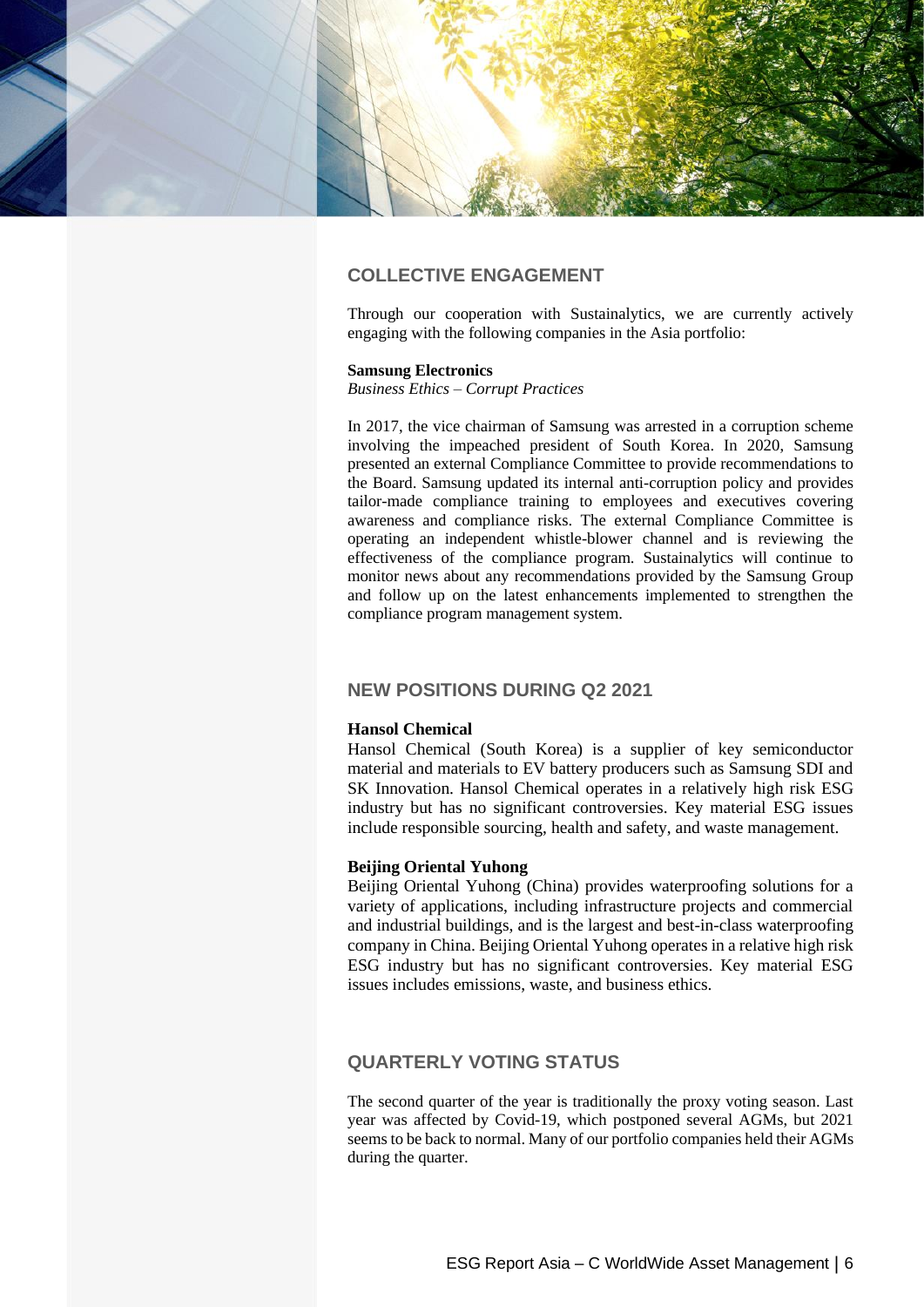

For the majority of the AGMs in the portfolio, the agenda items where the company seeks a general mandate to issue shares without pre-emptive rights, as well as the company often also seeks approval to authorise the board to reissue repurchased shares were present. We have decided to vote against such items if the aggregate share issuance limit is greater than 10% as well as if the discount limit for the share reissuance exceeds 10%. This has been the case in many of the companies listed in the table below.

This was the case for companies such as Hua Hong Semiconductor, Tencent, Sands China, Sunny Optical Technology, Sunac China, Sunac Services, Anhui Conch Cement, Shenzhou International, Xinyi Solar, Yuzhou Properties, Meituan, China Merchants Bank, and Weimob.

Additionally, we saw a few meetings where ISS recommended voting against election of certain directors if the composition lacks gender diversity. We do not think we should vote against a board member because of gender diversity, we think the best qualified person should have the position. This was the case for Sunny Optical, Xinyi Solar, Meituan, Weimob, and Balkrishna Industries.

For other items addressed during the proxy season, please see below.

#### *Ayala Land*

Despite the sound rationale and potential benefits of the proposed merger between Ayala Land and Cebu Holdings, we voted against due to the lack of documents/analysis supporting the exchange ratio, as well as the nondisclosure of independent valuation analysis and fairness opinion conducted by Isla Lipana & Co on the Merger. We would need further information disclosed before being able to support.

#### *Sany Heavy Industry*

Also for Sany Heavy Industry there was a lack of information on the item to establish the Sanyi Jinpiao Supply Chain Collective Fund Trust Plan whereby funds will be used to purchase receivables of suppliers due from the company and its subsidiaries. In particular information about the company's percentage ownership in the said subsidiaries was not disclosed.

#### *Realtek Semiconductor*

We voted against the non-independent director nominees as the independence level would be below market standard, which is a minimum requirement of one-third non-independent directors.

For further details on the abovementioned voting items, please see the table below. A full list of all votes cast during the quarter is available upon request.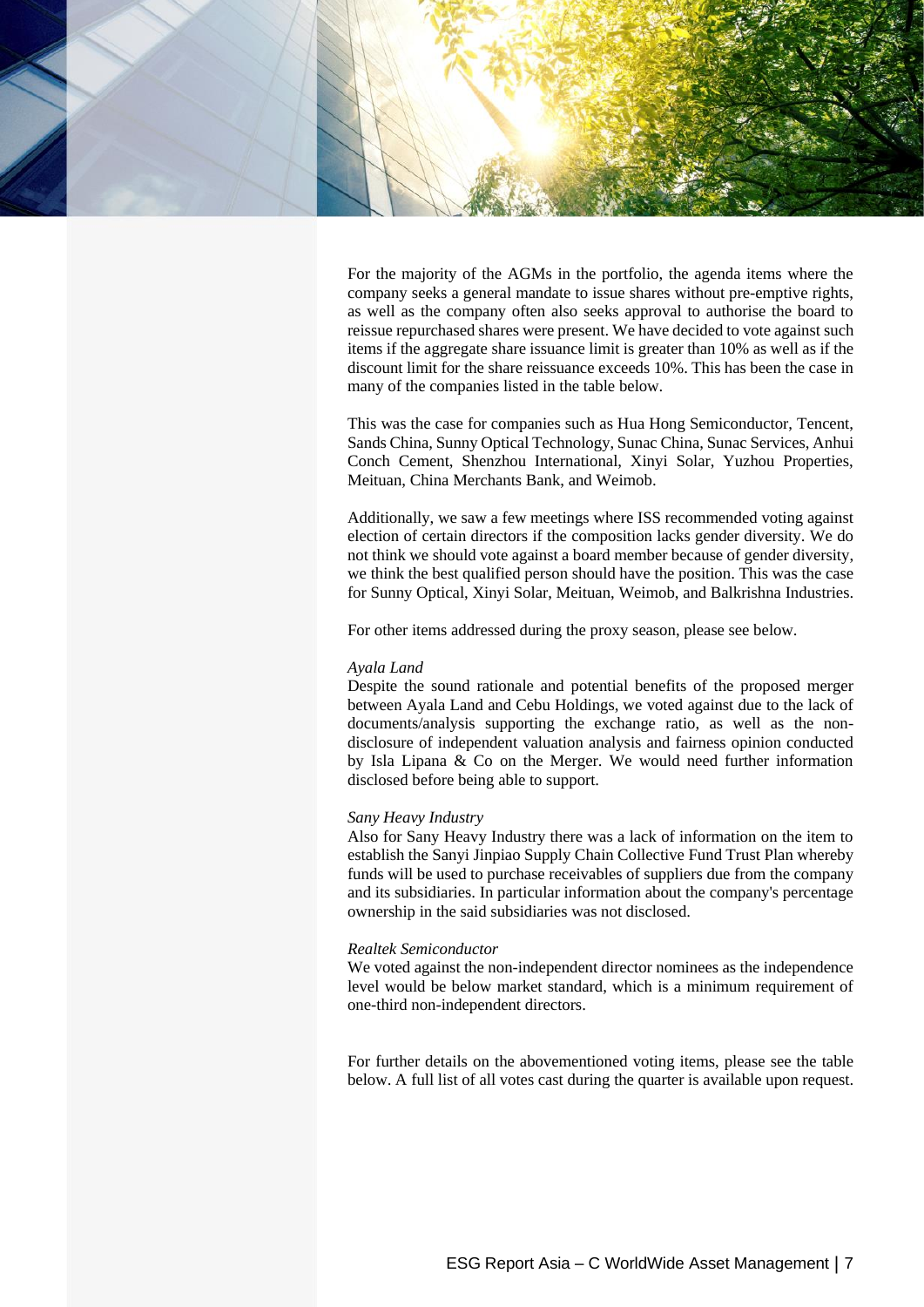

| Company                                          | Date      | Type   | Proponent         | Proposal<br>number | Votable<br>proposa | Proposal text                                                                                                                            | Management<br>recommendation | Voting policy<br>recommendation | Vote<br>instruction | Vote against<br>managemen |
|--------------------------------------------------|-----------|--------|-------------------|--------------------|--------------------|------------------------------------------------------------------------------------------------------------------------------------------|------------------------------|---------------------------------|---------------------|---------------------------|
| Sri Trang Gloves (Thailand) Public Co. Ltd.      | 4/2/2021  | Annual | Management        | 8                  | Yes                | <b>Other Business</b>                                                                                                                    | For                          | Against                         | Against             | Yes                       |
| Ayala Land, Inc.                                 | 4/21/2021 | Annual | Management        | $\overline{4}$     | Yes                | Approve Merger of the Company and Cebu Holdings, Inc. and Its Other<br><b>Subsidiaries</b>                                               | For                          | Against                         | Against             | Yes                       |
| Ayala Land, Inc.                                 | 4/21/2021 | Annual | Management        | 8                  | Yes                | <b>Approve Other Matters</b>                                                                                                             | For                          | Against                         | Against             | Yes                       |
| Sany Heavy Industry Co., Ltd.                    | 4/23/2021 | Annual | Management        | $9\,$              | Yes                | Approve Related Party Transaction in Connection to Establishment of Sanyi<br>Jinpiao Supply Chain Collective Fund Trust Plan             | For                          | Against                         | Against             | Yes                       |
| Sany Heavy Industry Co., Ltd.                    | 4/23/2021 | Annual | Management        | 12                 | Yes                | Approve Use of Idle Own Funds for Financial Products                                                                                     | For                          | Against                         | Against             | Yes                       |
| Hua Hong Semiconductor Limited                   | 5/13/2021 | Annual | Management        | 9                  | Yes                | Approve Issuance of Equity or Equity-Linked Securities without Preemptive<br>Rights                                                      | For                          | Against                         | Against             | Yes                       |
| Hua Hong Semiconductor Limited                   | 5/13/2021 | Annual | Management        | 10                 | Yes                | Authorize Reissuance of Repurchased Shares                                                                                               | For                          | Against                         | Against             | Yes                       |
| <b>Tencent Holdings Limited</b>                  | 5/20/2021 | Annual | Management        | $\sqrt{5}$         | Yes                | Approve Issuance of Equity or Equity-Linked Securities without Preemptive<br>Rights                                                      | For                          | Against                         | Against             | Yes                       |
| <b>Tencent Holdings Limited</b>                  | 5/20/2021 | Annual | Management        | $\overline{7}$     | Yes                | Authorize Reissuance of Repurchased Shares                                                                                               | For                          | Against                         | Against             | Yes                       |
| <b>Tencent Holdings Limited</b>                  | 5/20/2021 | Annual | Management        | $\mathbf{1}$       | Yes                | Adopt Share Option Plan of China Literature Limited                                                                                      | For                          | Against                         | Against             | Yes                       |
| Sands China Ltd.                                 | 5/21/2021 | Annual | Management        | $\sqrt{5}$         | Yes                | Approve Issuance of Equity or Equity-Linked Securities without Preemptive<br><b>Rights</b>                                               | For                          | Against                         | Against             | Yes                       |
| Sands China Ltd.                                 | 5/21/2021 | Annual | Management        | 6                  | Yes                | Authorize Reissuance of Repurchased Shares                                                                                               | For                          | Against                         | Against             | Yes                       |
| Sunny Optical Technology (Group) Company Limited | 5/25/2021 |        | Annual Management | 5                  | Yes                | Approve Issuance of Equity or Equity-Linked Securities without Preemptive<br>Rights                                                      | For                          | Against                         | Against             | Yes                       |
| Sunny Optical Technology (Group) Company Limited | 5/25/2021 |        | Annual Management | $\overline{7}$     | Yes                | Authorize Reissuance of Repurchased Shares                                                                                               | For                          | Against                         | Against             | Yes                       |
| Sunac China Holdings Limited                     | 5/27/2021 |        | Annual Management | 3A3                | Yes                | Elect Poon Chiu Kwok as Director                                                                                                         | For                          | Against                         | Against             | Yes                       |
| Sunac China Holdings Limited                     | 5/27/2021 |        | Annual Management | 5A                 | Yes                | Approve Issuance of Equity or Equity-Linked Securities without Preemptive<br>Rights                                                      | For                          | Against                         | Against             | Yes                       |
| Sunac China Holdings Limited                     | 5/27/2021 |        | Annual Management | 5C                 | Yes                | Authorize Reissuance of Repurchased Shares                                                                                               | For                          | Against                         | Against             | Yes                       |
| Sunac China Holdings Limited                     | 5/27/2021 | Annual | Management        | $\boldsymbol{6}$   | Yes                | Amend Existing Memorandum of Association and Articles of Association<br>and Adopt the Amended and Restated Memorandum of Association and | For                          | Against                         | Against             | Yes                       |
|                                                  |           |        |                   |                    |                    | Articles of Association<br>Approve Issuance of Equity or Equity-Linked Securities without Preemptive                                     |                              |                                 |                     |                           |
| Sunac Services Holdings Ltd.                     | 5/27/2021 | Annual | Management        | 5A                 | Yes                | Rights                                                                                                                                   | For                          | Against                         | Against             | Yes                       |
| Sunac Services Holdings Ltd.                     | 5/27/2021 | Annual | Management        | 5C                 | Yes                | Authorize Reissuance of Repurchased Shares                                                                                               | For                          | Against                         | Against             | Yes                       |
| Anhui Conch Cement Company Limited               | 5/28/2021 |        | Annual Management | 8                  | Yes                | Approve Issuance of Equity or Equity-Linked Securities without Preemptive<br>Rights                                                      | For                          | Against                         | Against             | Yes                       |
| Shenzhou International Group Holdings Limited    | 5/28/2021 | Annual | Management        | 10                 | Yes                | Approve Issuance of Equity or Equity-Linked Securities without Preemptive<br>Rights                                                      | For                          | Against                         | Against             | Yes                       |
| Shenzhou International Group Holdings Limited    | 5/28/2021 | Annual | Management        | 12                 | Yes                | Authorize Reissuance of Repurchased Shares                                                                                               | For                          | Against                         | Against             | Yes                       |
| Xinyi Solar Holdings Limited                     | 5/28/2021 | Annual | Management        | 5B                 | Yes                | Approve Issuance of Equity or Equity-Linked Securities without Preemptive<br>Rights                                                      | For                          | Against                         | Against             | Yes                       |
| Xinyi Solar Holdings Limited                     | 5/28/2021 | Annual | Management        | 5C                 | Yes                | Authorize Reissuance of Repurchased Shares                                                                                               | For                          | Against                         | Against             | Yes                       |
| Yuzhou Properties Company Limited                | 5/28/2021 | Annual | Management        | 6                  | Yes                | Approve Issuance of Equity or Equity-Linked Securities without Preemptive<br>Rights                                                      | For                          | Against                         | Against             | Yes                       |
| Yuzhou Properties Company Limited                | 5/28/2021 | Annual | Management        | 8                  | Yes                | Authorize Reissuance of Repurchased Shares                                                                                               | For                          | Against                         | Against             | Yes                       |
| Realtek Semiconductor Corp.                      | 6/8/2021  | Annual | Management        | 3.2                | Yes                | Elect Yeh Po Len, a Representative of Sonnen Limited, with Shareholder<br>No. 239637, as Non-Independent Director                        | For                          | Against                         | Against             | Yes                       |
| Realtek Semiconductor Corp.                      | 6/8/2021  | Annual | Management        | 3.4                | Yes                | Elect Chen Kuo Jong, a Representative of United Glory Co., Ltd, with<br>Shareholder No. 65704, as Non-Independent Director               | For                          | Against                         | Against             | Yes                       |
| Realtek Semiconductor Corp.                      | 6/8/2021  |        | Annual Management | 3.5                | Yes                | Elect Huang Yung Fang, with Shareholder No. 4926, as Non-Independent<br>Director                                                         | For                          | Against                         | Against             | Yes                       |
| <b>Realtek Semiconductor Corp</b>                | 6/8/2021  |        | Annual Management | 3.6                | Yes                | Elect Yen Kuang Yu, with Shareholder No. 36744, as Non-Independent<br>Director                                                           | For                          | Against                         | Against             | Yes                       |
| Realtek Semiconductor Corp.                      | 6/8/2021  | Annual | Management        | 3.7                | Yes                | Elect Ni Shu Ching, with Shareholder No. 88, as Non-Independent Director                                                                 | For                          | Against                         | Against             | Yes                       |
| Meituan                                          | 6/23/2021 |        | Annual Management | 6                  | Yes                | Approve Issuance of Equity or Equity-Linked Securities without Preemptive<br>Rights                                                      | For                          | Against                         | Against             | Yes                       |
| Meituan                                          | 6/23/2021 |        | Annual Management | 8                  | Yes                | Authorize Reissuance of Repurchased Shares                                                                                               | For                          | Against                         | Against             | Yes                       |
| China Merchants Bank Co., Ltd.                   | 6/25/2021 |        | Annual Management | 14                 | Yes                | Approve Issuance of Equity or Equity-Linked Securities without Preemptive<br>Rights                                                      | For                          | Against                         | Against             | Yes                       |
| Weimob Inc.                                      | 6/29/2021 |        | Annual Management | 4A                 | Yes                | Approve Issuance of Equity or Equity-Linked Securities without Preemptive<br>Rights                                                      | For                          | Against                         | Against             | Yes                       |
| Weimob Inc.                                      | 6/29/2021 |        | Annual Management | 4C                 | Yes                | Authorize Reissuance of Repurchased Shares                                                                                               | For                          | Against                         | Against             | Yes                       |
| Weimob Inc.                                      | 6/29/2021 |        | Annual Management | $\sqrt{5}$         | Yes                | Approve RSU Scheme Annual Mandate                                                                                                        | For                          | Against                         | Against             | Yes                       |
| Sunny Optical Technology (Group) Company Limited | 25/5/2021 |        | Annual Management | 3 <sub>b</sub>     | Yes                | Elect Feng Hua Jun as Director                                                                                                           | For                          | Against                         | For                 | No                        |
| Xinyi Solar Holdings Limited                     | 28/5/2021 |        | Annual Management | 3A3                | Yes                | Elect Cheng Kwok Kin, Paul as Director                                                                                                   | For                          | Against                         | For                 | No                        |
| Meituan                                          | 23/6/2021 |        | Annual Management | $\overline{c}$     | Yes                | Elect Wang Huiwen as Director                                                                                                            | For                          | Against                         | For                 | No                        |
| Weimob Inc.                                      | 29/6/2021 |        | Annual Management | 2A1                | Yes                | Elect Sun Taoyong as Director                                                                                                            | For                          | Against                         | For                 | No                        |
| Balkrishna Industries Limited                    | 30/6/2021 |        | Annual Management | $\sqrt{4}$         | Yes                | Approve Reappointment and Remuneration of Arvind Poddar as Chairman<br>& Managing Director                                               | For                          | Against                         | For                 | No                        |